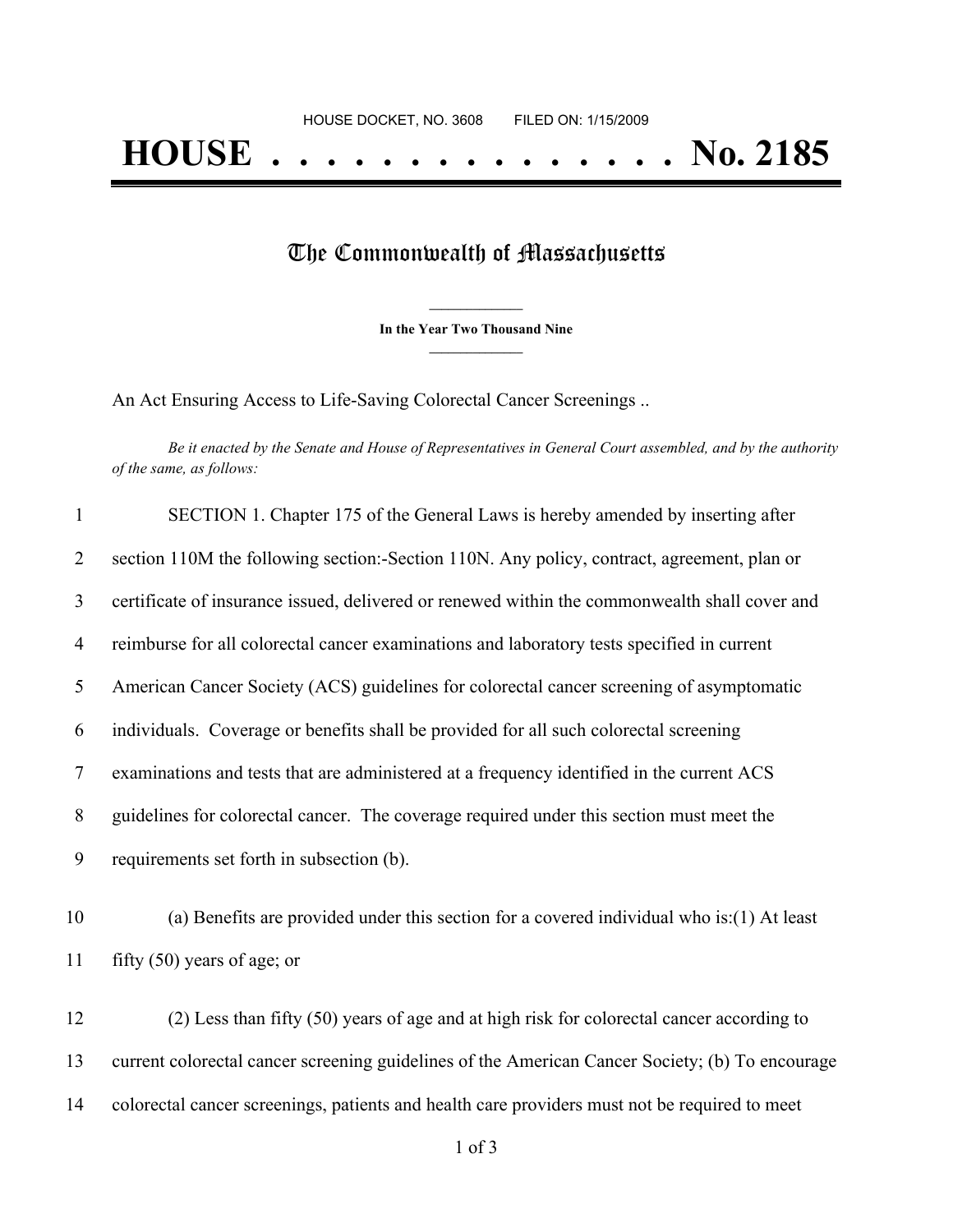burdensome criteria or overcome significant obstacles to secure such coverage. An individual shall not be required to pay an additional deductible or coinsurance for testing that is greater than an annual deductible or coinsurance established for similar benefits. If the program or contract does not cover a similar benefit, a deductible or coinsurance may not be set at a level that materially diminishes the value of the colorectal cancer benefit required. Reimbursement to health care providers for colorectal cancer screenings provided under this section shall be equal to or greater than reimbursement to health care providers provided under Title XVII of the Social Security Act (Medicare). SECTION 2. Chapter 176A of the General Laws is hereby amended by inserting after section 8AA the following section:- Section 8BB. Any contract between a subscriber and the corporation under an individual or group hospital service plan delivered or issued or renewed within the commonwealth shall provide for the coverage of colorectal screening examinations and tests that are administered at a frequency identified in the current American Cancer Society guidelines for colorectal cancer as defined in, and subject to the requirements and limitations of, Chapter 175 Section 110N. SECTION 3. Chapter 176B of the General Laws is hereby amended by inserting after section 4AA the following section:- Section 4BB. Any subscription certificate under an individual or group medical service agreement delivered, issued or renewed within the commonwealth shall provide for the coverage of colorectal screening examinations and tests that are administered at a frequency identified in

the current American Cancer Society guidelines for colorectal cancer as defined in, and subject

to the requirements and limitations of, Chapter 175 Section 110N.

of 3